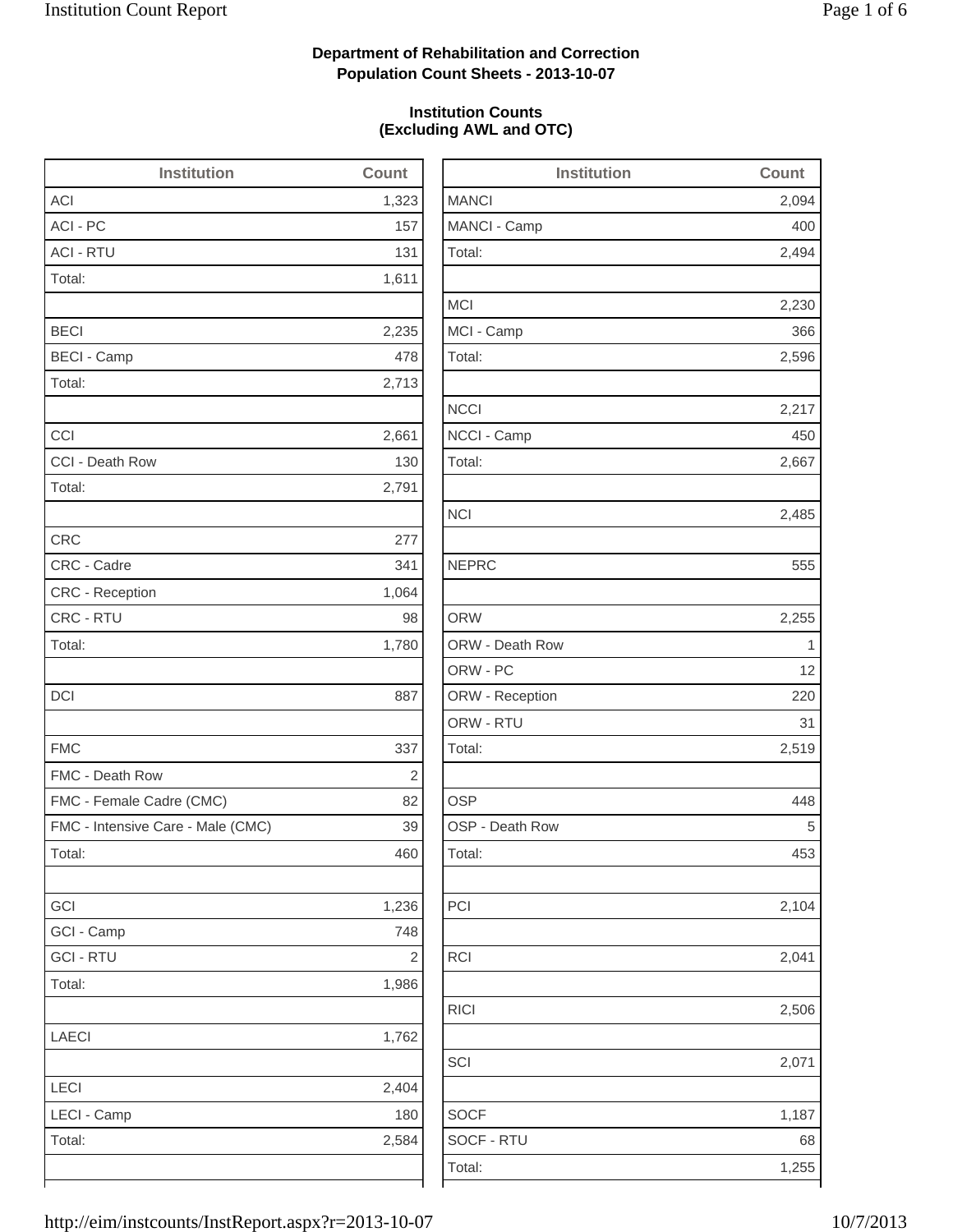### Institution Count Report Page 2 of 6

| LOCI                     | 2,272 |
|--------------------------|-------|
|                          |       |
| <b>LORCI</b>             | 57    |
| <b>LORCI - Cadre</b>     | 223   |
| <b>LORCI - Reception</b> | 981   |
| Total:                   | 1,261 |
|                          |       |
| <b>MACI</b>              | 1,018 |
| <b>MACI - Minimum</b>    | 1,306 |
| MACI - Youth             | 34    |
| Total:                   | 2,358 |

|                  | <b>Total Population:</b> | 50,397 |
|------------------|--------------------------|--------|
|                  |                          |        |
| Total:           |                          | 1,413  |
| <b>WCI - RTU</b> |                          | 50     |
| <b>WCI</b>       |                          | 1,363  |
|                  |                          |        |
| <b>TOCI</b>      |                          | 1,268  |
|                  |                          |        |
| Total:           |                          | 1,505  |
| TCI - Camp       |                          | 424    |
| <b>TCI</b>       |                          | 1,081  |

\* The Total Population includes 37 Offenders with Reason Codes 30 & 31. \*\* The Total Population includes 24 Offenders with Reason Code 0A.

#### **Male Population by Security Level (Include AWL and Exclude OTC)**

| ,                      |                   |             |            |          |              |
|------------------------|-------------------|-------------|------------|----------|--------------|
| <b>Security Level</b>  |                   | <b>Body</b> | <b>AWL</b> | $(-OTC)$ | <b>Total</b> |
| Total Level 5          |                   | 118         | 3          | 2        | 119          |
| Total Level 4          |                   | 1,810       | 14         | 11       | 1,813        |
| Total Level 3          |                   | 11,656      | 152        | 110      | 11,698       |
| Total Level 2          |                   | 17,295      | 278        | 170      | 17,403       |
| Total Level 1          |                   | 15,263      | 206        | 105      | 15,364       |
| <b>Total Death Row</b> |                   | 138         |            |          | 138          |
|                        | <b>Total Male</b> | 46,280      | 654        | 399      | 46,535       |

#### **Female Population by Institution (Include AWL and Exclude OTC)**

|                          | $1.01$ and $1.011$ and $2.01$ and $3.01$ |                |          |        |
|--------------------------|------------------------------------------|----------------|----------|--------|
| <b>Institution</b>       | <b>Body</b>                              | <b>AWL</b>     | $(-OTC)$ | Total  |
| <b>DCI</b>               | 887                                      | 11             | 7        | 891    |
| <b>FMC</b>               | 5                                        | 5              | 2        | 8      |
| FMC - Female Cadre (CMC) | 82                                       | 1              | 0        | 83     |
| <b>NEPRC</b>             | 555                                      | 18             | 12       | 561    |
| <b>ORW</b>               | 2,255                                    | 43             | 26       | 2,272  |
| <b>ORW - Death Row</b>   | 1                                        | 0              | 0        | 1      |
| ORW - PC                 | 12                                       | $\mathbf 0$    | 0        | 12     |
| ORW - Reception          | 220                                      | $\mathbf 0$    | 0        | 220    |
| ORW - RTU                | 31                                       | $\overline{0}$ | $\Omega$ | 31     |
| <b>Total Female</b>      | 4,048                                    | 78             | 47       | 4,079  |
| <b>Total Population:</b> | 50,328                                   | 732            | 446      | 50,614 |

#### **Male Population by Institution: Security Level 5 (Include AWL and Exclude OTC)**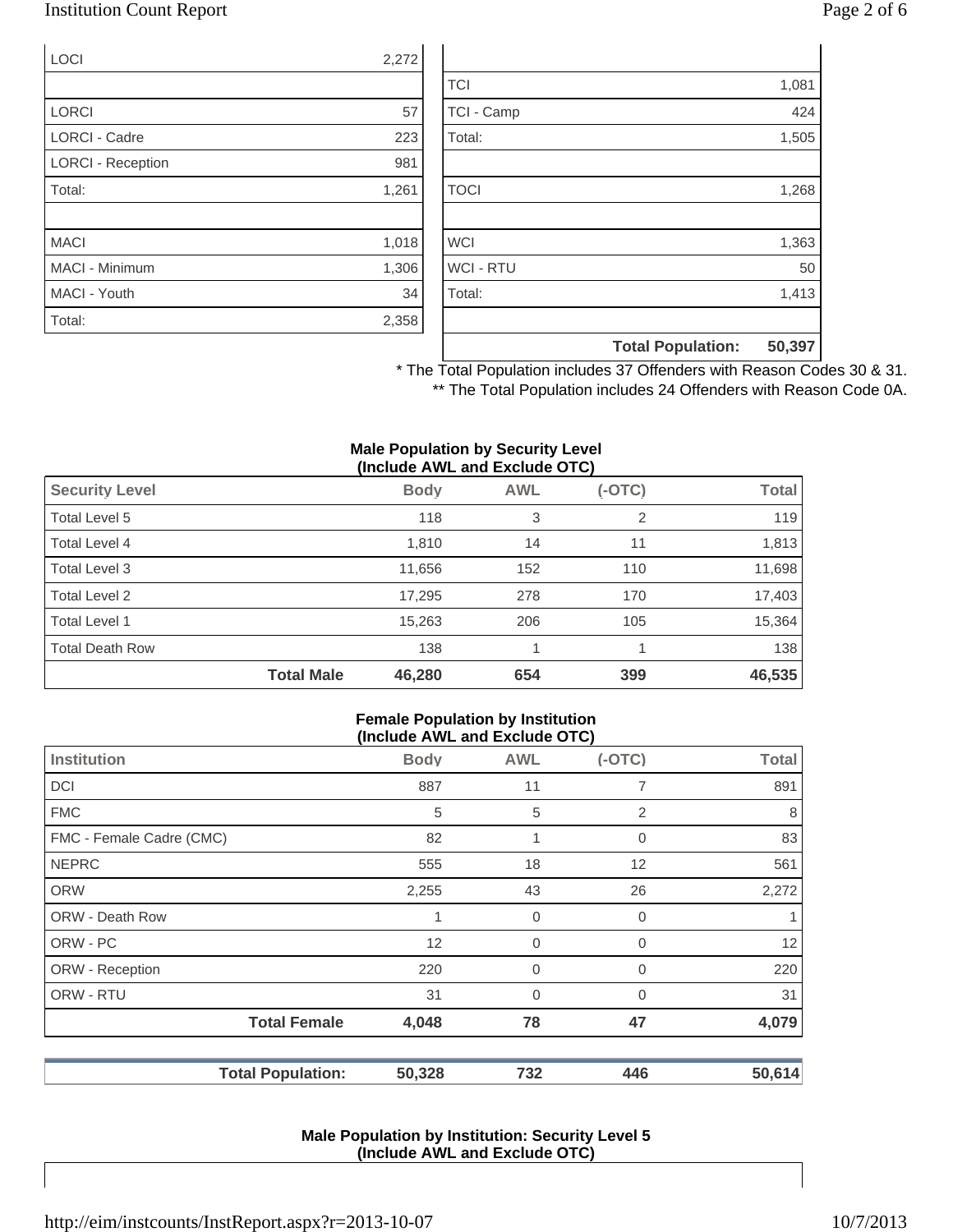# Institution Count Report Page 3 of 6

| Institution              |                      | <b>Body</b> | <b>AWL</b> | $(-OTC)$ | Total |
|--------------------------|----------------------|-------------|------------|----------|-------|
| <b>LORCI - Reception</b> |                      |             |            |          |       |
| <b>OSP</b>               |                      | 116         |            |          |       |
| <b>SOCF</b>              |                      |             |            |          |       |
|                          | <b>Total Level 5</b> | 118         |            |          | 119   |

### **Male Population by Institution: Security Level 4 (Include AWL and Exclude OTC)**

|                          |                      |                |                  | . ,              |              |
|--------------------------|----------------------|----------------|------------------|------------------|--------------|
| <b>Institution</b>       |                      | <b>Body</b>    | <b>AWL</b>       | $(-OTC)$         | <b>Total</b> |
| ACI - PC                 |                      | $\,6$          | $\boldsymbol{0}$ | $\mathbf 0$      | $\,6$        |
| CRC                      |                      | 1              | $\boldsymbol{0}$ | $\boldsymbol{0}$ | 1            |
| CRC - RTU                |                      | 3              | $\boldsymbol{0}$ | $\mathbf 0$      | $\,$ 3 $\,$  |
| LECI                     |                      | 23             | $\mathbf 0$      | $\mathbf 0$      | 23           |
| LOCI                     |                      | $\,$ 3 $\,$    | $\mathbf 0$      | $\boldsymbol{0}$ | $\,$ 3 $\,$  |
| LORCI                    |                      | 5              | $\mathbf 0$      | $\boldsymbol{0}$ | $\sqrt{5}$   |
| <b>LORCI - Reception</b> |                      | $\overline{2}$ | 1                | 1                | $\sqrt{2}$   |
| <b>MANCI</b>             |                      | 72             | 1                | 1                | $72\,$       |
| <b>MCI</b>               |                      | 1              | $\mathbf 0$      | $\,0\,$          | $\mathbf{1}$ |
| <b>NCCI</b>              |                      | $\overline{2}$ | $\mathbf 0$      | $\mathbf 0$      | $\sqrt{2}$   |
| <b>OSP</b>               |                      | 326            | $\mathbf 0$      | $\mathbf 0$      | 326          |
| <b>RCI</b>               |                      | 15             | $\overline{2}$   | $\mathbf 0$      | 17           |
| <b>SOCF</b>              |                      | 1,078          | $\,8\,$          | 7                | 1,079        |
| SOCF - RTU               |                      | 60             | 1                | 1                | 60           |
| <b>TCI</b>               |                      | 6              | $\mathbf 0$      | $\mathbf 0$      | $\,6$        |
| <b>TOCI</b>              |                      | 204            | $\mathbf 0$      | $\boldsymbol{0}$ | 204          |
| <b>WCI</b>               |                      | 3              | 1                | 1                | $\sqrt{3}$   |
|                          | <b>Total Level 4</b> | 1,810          | 14               | 11               | 1,813        |

#### **Male Population by Institution: Security Level 3 (Include AWL and Exclude OTC)**

| <b>Institution</b>                | <b>Body</b>    | <b>AWL</b>     | $(-OTC)$       | <b>Total</b> |
|-----------------------------------|----------------|----------------|----------------|--------------|
| <b>ACI</b>                        | 26             | $\overline{0}$ | 0              | 26           |
| ACI - PC                          | 73             | 1              |                | 73           |
| <b>BECI</b>                       | 21             | $\mathbf 0$    | 0              | 21           |
| CCI                               | $\overline{7}$ | $\mathbf 0$    | 0              |              |
| CRC                               | 93             | 9              | $\overline{7}$ | 95           |
| CRC - Cadre                       | 232            | $\overline{0}$ | $\mathbf 0$    | 232          |
| CRC - Reception                   | 758            | 18             | 15             | 761          |
| CRC - RTU                         | 82             | $\overline{0}$ | 0              | 82           |
| <b>FMC</b>                        | 13             | $\Omega$       | $\Omega$       | 13           |
| FMC - Intensive Care - Male (CMC) | 6              | $\overline{0}$ | $\overline{0}$ | 6            |
| GCI                               |                | $\Omega$       | $\Omega$       |              |
| <b>LAECI</b>                      | 19             | $\mathbf 0$    | 0              | 19           |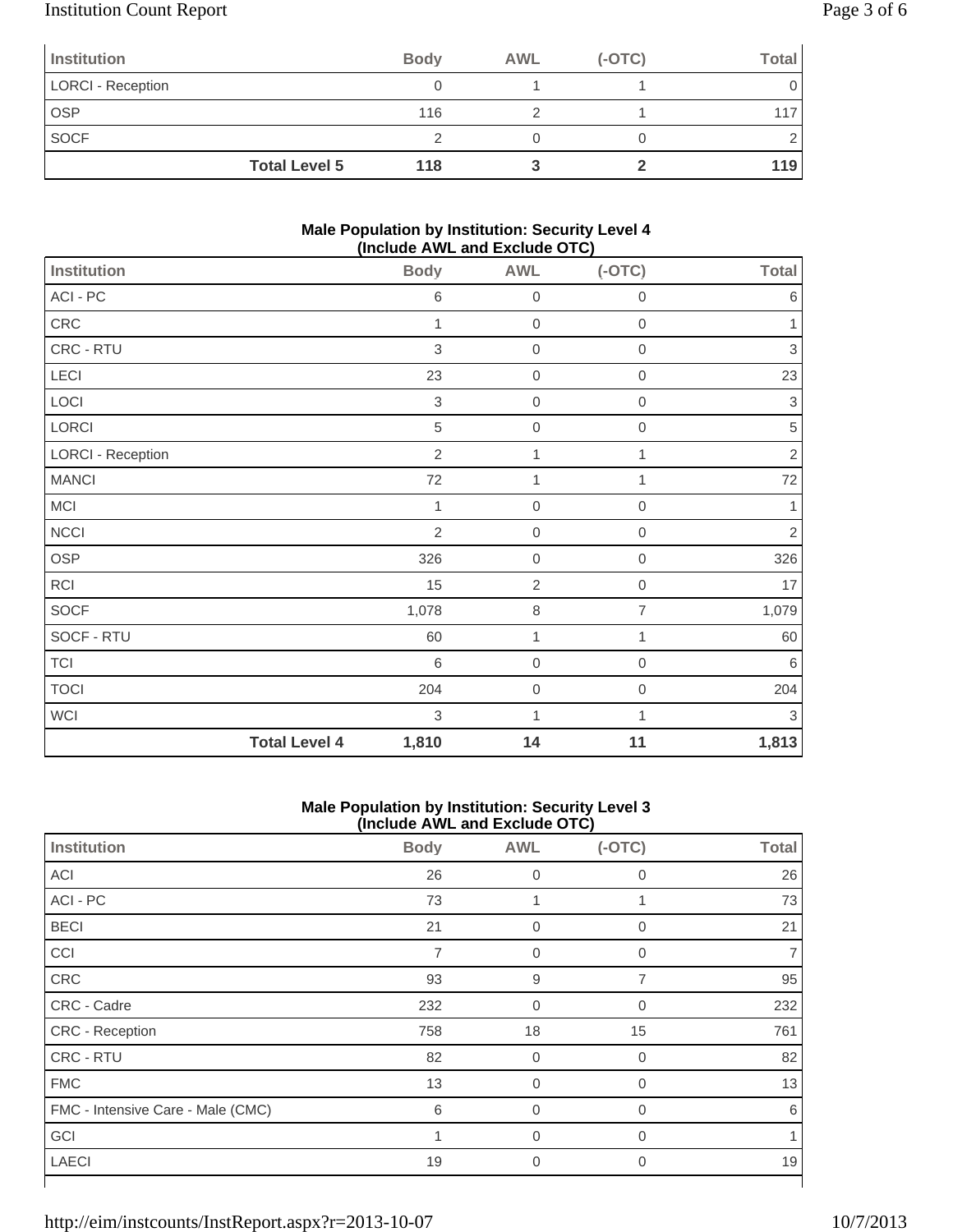# Institution Count Report Page 4 of 6

| LECI                     |                      | 2,257       | 20          | 16                  | 2,261            |
|--------------------------|----------------------|-------------|-------------|---------------------|------------------|
| LOCI                     |                      | 10          | $\mathbf 0$ | $\mathbf 0$         | 10               |
| LORCI                    |                      | 25          | 14          | 12                  | 27               |
| <b>LORCI - Cadre</b>     |                      | 204         | $\mathbf 0$ | $\mathbf 0$         | 204              |
| <b>LORCI - Reception</b> |                      | 341         | 8           | $\overline{4}$      | 345              |
| <b>MACI</b>              |                      | $\,$ 6 $\,$ | $\mathbf 0$ | $\mathbf 0$         | $\,6$            |
| MACI - Youth             |                      | 11          | $\mathbf 0$ | $\mathbf 0$         | 11               |
| <b>MANCI</b>             |                      | 1,928       | 19          | 13                  | 1,934            |
| MCI                      |                      | $\hbox{9}$  | $\mathbf 0$ | $\mathbf 0$         | $\boldsymbol{9}$ |
| <b>NCCI</b>              |                      | 15          | $\mbox{O}$  | $\mathbf 0$         | 15               |
| <b>NCI</b>               |                      | 25          | $\mbox{O}$  | $\mathbf 0$         | 25               |
| <b>OSP</b>               |                      | 6           | $\mathbf 0$ | $\mathbf 0$         | 6                |
| PCI                      |                      | 63          | 6           | $\mathbf{1}$        | 68               |
| <b>RCI</b>               |                      | 1,976       | 25          | 15                  | 1,986            |
| <b>RICI</b>              |                      | 12          | $\mathbf 0$ | $\mathbf 0$         | 12               |
| SCI                      |                      | 3           | $\mathbf 0$ | $\mathsf{O}\xspace$ | $\overline{3}$   |
| <b>SOCF</b>              |                      | 107         | $\mbox{O}$  | $\mathsf{O}$        | 107              |
| SOCF - RTU               |                      | 8           | $\mathbf 0$ | $\mathbf 0$         | $\,8\,$          |
| <b>TCI</b>               |                      | 968         | $\,8\,$     | $\overline{7}$      | 969              |
| TCI - Camp               |                      | 1           | $\mathbf 0$ | $\mathbf 0$         | 1                |
| <b>TOCI</b>              |                      | 1,003       | $\,6\,$     | 5                   | 1,004            |
| <b>WCI</b>               |                      | 1,297       | 18          | 14                  | 1,301            |
| WCI - RTU                |                      | 50          | $\mathbf 0$ | $\mathbf 0$         | 50               |
|                          | <b>Total Level 3</b> | 11,656      | 152         | 110                 | 11,698           |

### **Male Population by Institution: Security Level 2 (Include AWL and Exclude OTC)**

|                                   |             |                  | .              |              |
|-----------------------------------|-------------|------------------|----------------|--------------|
| <b>Institution</b>                | <b>Body</b> | <b>AWL</b>       | $(-OTC)$       | <b>Total</b> |
| ACI                               | 578         | $\,$ 5 $\,$      | 3              | 580          |
| ACI - PC                          | 55          | $\boldsymbol{0}$ | $\mathbf 0$    | 55           |
| <b>ACI - RTU</b>                  | 86          | $\boldsymbol{0}$ | $\mathbf 0$    | 86           |
| <b>BECI</b>                       | 1,527       | 22               | 15             | 1,534        |
| CCI                               | 1,837       | 15               | 12             | 1,840        |
| CRC                               | 77          | 5                | $\overline{2}$ | 80           |
| CRC - Cadre                       | 92          | $\boldsymbol{0}$ | $\mathbf 0$    | 92           |
| CRC - Reception                   | 142         | $\sqrt{3}$       | $\overline{2}$ | 143          |
| CRC - RTU                         | 7           | $\boldsymbol{0}$ | 0              | 7            |
| <b>FMC</b>                        | 27          | 1                | 0              | 28           |
| FMC - Intensive Care - Male (CMC) | 18          | $\boldsymbol{0}$ | $\overline{0}$ | 18           |
| GCI                               | 777         | $\overline{4}$   | $\overline{2}$ | 779          |
| <b>GCI - RTU</b>                  | 1           | $\overline{0}$   | $\mathbf 0$    |              |
| LAECI                             | 1,372       | 39               | 25             | 1,386        |
| LECI                              | 113         | 1                | 1              | 113          |
|                                   |             |                  |                |              |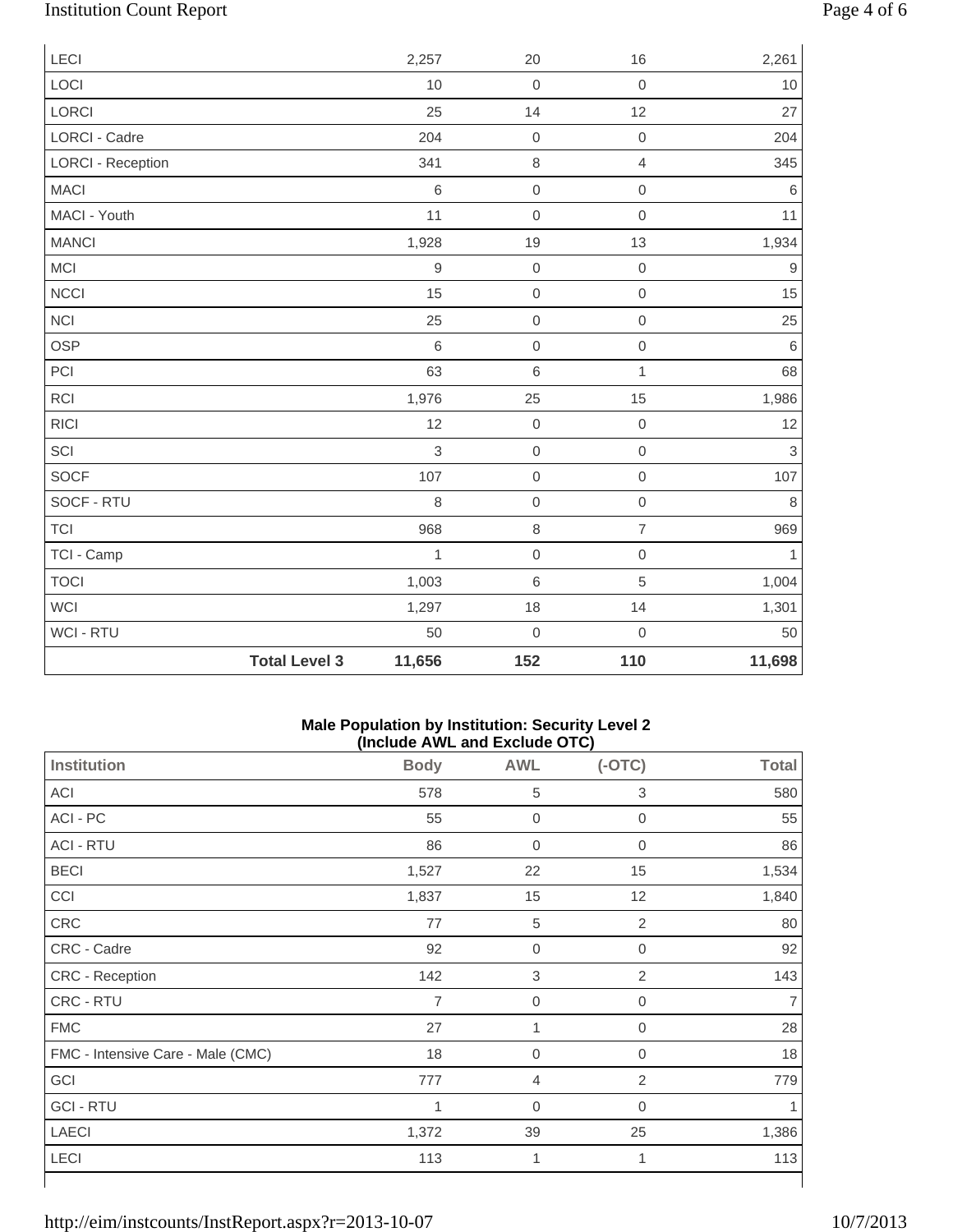# Institution Count Report Page 5 of 6

| LOCI                     |                      | 1,234  | 14               | 11                  | 1,237                     |
|--------------------------|----------------------|--------|------------------|---------------------|---------------------------|
| LORCI                    |                      | 13     | $\sqrt{5}$       | 5                   | 13                        |
| LORCI - Cadre            |                      | 13     | $\boldsymbol{0}$ | $\mathbf 0$         | 13                        |
| <b>LORCI - Reception</b> |                      | 302    | $\overline{7}$   | $\overline{7}$      | 302                       |
| <b>MACI</b>              |                      | 1,012  | $\overline{4}$   | $\overline{2}$      | 1,014                     |
| MACI - Youth             |                      | 23     | $\mathbf 0$      | $\mathbf 0$         | 23                        |
| <b>MANCI</b>             |                      | 74     | $\mathbf 1$      | $\mathbf{1}$        | 74                        |
| MANCI - Camp             |                      | 3      | $\mathbf 0$      | $\mathbf 0$         | $\ensuremath{\mathsf{3}}$ |
| MCI                      |                      | 1,781  | 23               | 13                  | 1,791                     |
| MCI - Camp               |                      | 1      | $\boldsymbol{0}$ | $\mathbf 0$         | 1                         |
| NCCI                     |                      | 1,422  | 28               | 16                  | 1,434                     |
| NCCI - Camp              |                      | 1      | $\mathbf 0$      | $\mathbf 0$         | 1                         |
| <b>NCI</b>               |                      | 1,897  | 49               | 33                  | 1,913                     |
| PCI                      |                      | 826    | 19               | 5                   | 840                       |
| RCI                      |                      | 50     | $\mathbf 0$      | $\mathbf 0$         | 50                        |
| <b>RICI</b>              |                      | 662    | $\overline{4}$   | 3                   | 663                       |
| SCI                      |                      | 1,085  | 28               | 11                  | 1,102                     |
| <b>TCI</b>               |                      | 63     | 1                | 1                   | 63                        |
| <b>TOCI</b>              |                      | 61     | $\mathbf 0$      | $\mathsf{O}\xspace$ | 61                        |
| <b>WCI</b>               |                      | 63     | $\boldsymbol{0}$ | $\mathbf 0$         | 63                        |
|                          | <b>Total Level 2</b> | 17,295 | 278              | 170                 | 17,403                    |

#### **Male Population by Institution: Security Level 1 (Include AWL and Exclude OTC)**

| <b>Institution</b>                | <b>Body</b>    | .<br><b>AWL</b>  | $(-OTC)$            | <b>Total</b> |
|-----------------------------------|----------------|------------------|---------------------|--------------|
| ACI                               | 578            | $\,$ 5 $\,$      | 3                   | 580          |
| ACI - PC                          | 55             | $\boldsymbol{0}$ | $\boldsymbol{0}$    | 55           |
| <b>ACI - RTU</b>                  | 86             | $\mathbf 0$      | $\mathbf 0$         | 86           |
| <b>BECI</b>                       | 1,527          | 22               | 15                  | 1,534        |
| CCI                               | 1,837          | 15               | 12                  | 1,840        |
| CRC                               | 77             | $\,$ 5 $\,$      | $\overline{2}$      | 80           |
| CRC - Cadre                       | 92             | $\mathbf 0$      | $\mathsf{O}\xspace$ | 92           |
| CRC - Reception                   | 142            | 3                | $\overline{2}$      | 143          |
| CRC - RTU                         | $\overline{7}$ | $\mathbf 0$      | $\boldsymbol{0}$    | 7            |
| <b>FMC</b>                        | 27             | 1                | $\mathbf 0$         | 28           |
| FMC - Intensive Care - Male (CMC) | 18             | $\mathbf 0$      | $\mathsf{O}\xspace$ | 18           |
| GCI                               | 777            | $\overline{4}$   | $\overline{2}$      | 779          |
| <b>GCI - RTU</b>                  | 1              | $\boldsymbol{0}$ | 0                   |              |
| LAECI                             | 1,372          | 39               | 25                  | 1,386        |
| LECI                              | 113            | 1                | 1                   | 113          |
| LOCI                              | 1,234          | 14               | 11                  | 1,237        |
| LORCI                             | 13             | 5                | 5                   | 13           |
| LORCI - Cadre                     | 13             | $\boldsymbol{0}$ | $\boldsymbol{0}$    | 13           |
|                                   |                |                  |                     |              |